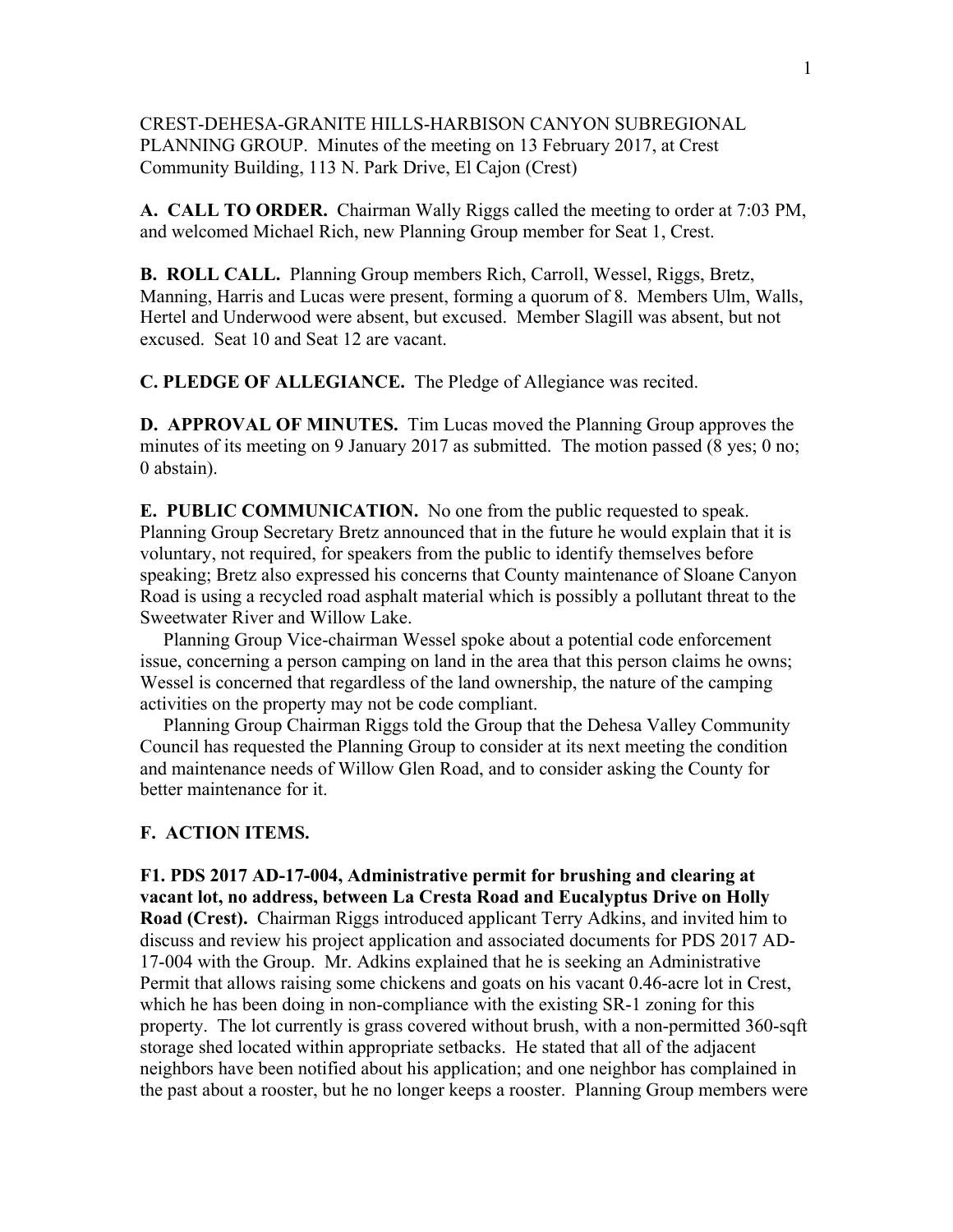concerned about the existing non-permitted structure on property described as vacant; about the need for a Minor Use Permit for animal raising in a SR-1 zone; about the purpose and administration of an Agricultural Clearing Permit; and about the lack of information regarding how all these issues would be resolved by the administrative permit for brushing and clearing under consideration. Chairman Riggs, with Group consensus, determined that due to inadequate information no recommendation could be made; and that the application for PDS 2017 AD-17-004 should be continued, to be considered again when additional information is provided.

### **G. GROUP BUSINESS.**

**G1. Further clarification of standards to apply when brush clearance is necessary in open space, and possible need to require replanting of over-cleared habitat. (Lucas)** Group Member Lucas opened discussion about brush clearance standards, briefly describing the lack of simple, definitive answers that applied universally to all situations of clearing for defensible space into areas designated Open Space: there are specific clearing regulations for properties that are located in Multiple Species Conservation Plan areas; there are additional regulations in some Pre-approved Mitigation areas; there is a 1997 MOU between all the local and state agencies agreeing that the local Fire Authority Having Jurisdiction (FAHJ) has the authority to write specific regulations for clearance as it deems necessary in its locality; there is confusion about which regulations apply when a defensible space zone demanded for fire protection

extends into an Open Space zone conferring protection for native vegetation that would be cleared. Member Wessel spoke about CalFair fire insurance requiring a defensible space

clearance zone of 200' to 400' around insured structures; Wessel also provided everyone a printed copy of some information from County Planning & Development Services concerning maintaining defensible space for fire protection, and also "Vegetation Clearing FAQ Sheet – DPLU800."

 Member Karla Carroll recommended that if one needed to conduct defensible space clearance into designated Open Space, it is important to have the local Fire Agency provide a written statement including specifics about what vegetation can be removed, and what vegetation can be left in place, in the Open Space encroachment.

 Chairman Riggs said this issue would be kept on the agenda for the next meeting(s), since we don't yet fully understand how vegetation clearance regulations should be regarded and enforced.

**G2. Chairman's report on Planning Commission action reference Harbison Canyon Wireless Facility Major Use Permit.** Chairman Riggs reported that the County notified him that the Planning Commission approved the Crow's Nest Harbison Canyon Wireless Facility MUP, by consent calendar vote.

**G3. County amendment to State Building Code.** Chairman Riggs mentioned, as an interest item, that the County released its latest State Building Code County